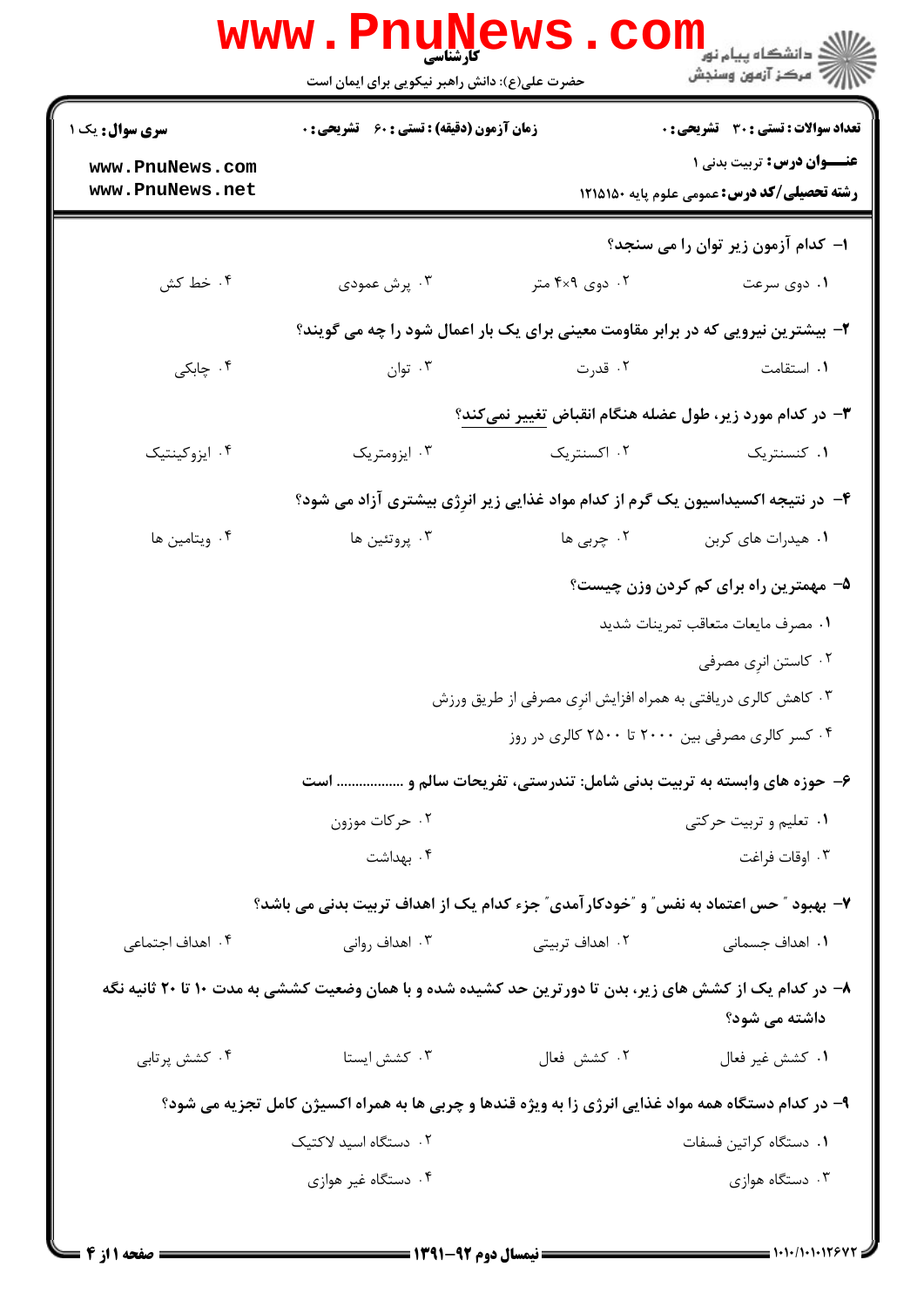|                                    | www.PnuNews                                   |                   | د دانشگاه پیام نور<br>ا∛ مرکز آزمون وسنجش                                               |  |
|------------------------------------|-----------------------------------------------|-------------------|-----------------------------------------------------------------------------------------|--|
|                                    | حضرت علی(ع): دانش راهبر نیکویی برای ایمان است |                   |                                                                                         |  |
| <b>سری سوال : ۱ یک</b>             | زمان آزمون (دقیقه) : تستی : 60 ٪ تشریحی : 0   |                   | <b>تعداد سوالات : تستی : 30 ٪ تشریحی : 0</b>                                            |  |
| www.PnuNews.com<br>www.PnuNews.net |                                               |                   | <b>عنـــوان درس:</b> تربیت بدنی ۱<br><b>رشته تحصیلی/کد درس:</b> عمومی علوم پایه ۱۲۱۵۱۵۰ |  |
|                                    |                                               |                   | ۱۰- برای محاسبه وزن چربی، مناسب ترین روش کدام است؟                                      |  |
|                                    | ۰۲ اندازه گیری چربی کل بدن                    |                   | ۰۱ اندازه گیری لایه چربی زیر پوستی به وسیله کالیپر                                      |  |
|                                    | ۰۴ محاسبه سطح مقطع عضلات                      |                   | ۰۳ اندازه گیری لایه چربی شکم                                                            |  |
|                                    |                                               |                   | 11- فشار آوردن روی دیوار نمونه ای از اعمال  است.                                        |  |
| ۰۴ استقامت                         | ۰۳ قدرت پویا                                  | ۰۲ قدرت           | ۰۱ قدرت ایستا                                                                           |  |
|                                    |                                               |                   | 12- در کدام مورد زیر، عضله هنگام انقباض طول آن افزوده می شود؟                           |  |
| ۰۴ ایزوکنتیک                       | ۰۳ کانسنتریک                                  | ۰۲ اکسنتریک       | ۰۱ ایزومتریک                                                                            |  |
|                                    | شخص.                                          |                   | ۱۳–  تعادل عبارت است از توانایی نگه داشتن نقطه ثقل در …                                 |  |
|                                    | ۰۲ موقعیت ثابت                                |                   | ۰۱ پایین ترین مرکز ثقل                                                                  |  |
|                                    | ۰۴ تغییر حرکات شکل و جهات                     |                   | ۰۳ محدوده سطح اتکا                                                                      |  |
|                                    |                                               |                   | <b>۱۴</b> - قلب فرد ورزشکار چه ویژگی دارد؟                                              |  |
|                                    | ۰۲ برگشت به حالت اولیه قلب آرام تر است        |                   | ۰۱ فاصله ضربان قلب کم است                                                               |  |
|                                    | ۰۴ ضربان قلب تندتر است                        |                   | ۰۳ حجم ضربه ای بیشتر است                                                                |  |
|                                    |                                               |                   | ۱۵– کدام یک از فاکتورهای زیر، مربوط به اجزای آمادگی حرکتی نمیباشد؟                      |  |
| ۰۴ تعادل                           | ۰۳ قدرت                                       | ٠٢ استقامت        | ۰۱ سرعت                                                                                 |  |
|                                    |                                               |                   | ۱۶- بازسازی (ATP) از کدام یک از منابع زیر صورت می گیرد؟                                 |  |
| CP.                                | ۰۳ چربی                                       | ۰۲ گلوکز          | ٠١. اسيد لاكتيك                                                                         |  |
|                                    |                                               |                   | 17- کدام آزمون زیر، سرعت حرکت را می سنجد؟                                               |  |
| ۰۴ پرش عمودی                       | ۰۳ دوی ۳۰ متر                                 | ۰۲ دوی ۸۰۰ متر    | ۰۱ دوی رفت و برگشت                                                                      |  |
|                                    |                                               |                   | 1۸- کدام یک از موارد زیر، بر چابکی اثر ندارد؟                                           |  |
| ۰۴ توان                            | ۰۳ استقامت                                    | ۰۲ سرعت           | ۰۱ قدرت                                                                                 |  |
|                                    |                                               |                   | ۱۹- رایج ترین و موثرترین روش افزایش قدرت کدام است؟                                      |  |
| ۰۴ تمیرینات تداومی                 | ۰۳ تمرينات با وزنه                            | ۰۲ تمرینات تناوبی | ٠١ تمرينات اينتروال                                                                     |  |
|                                    |                                               |                   |                                                                                         |  |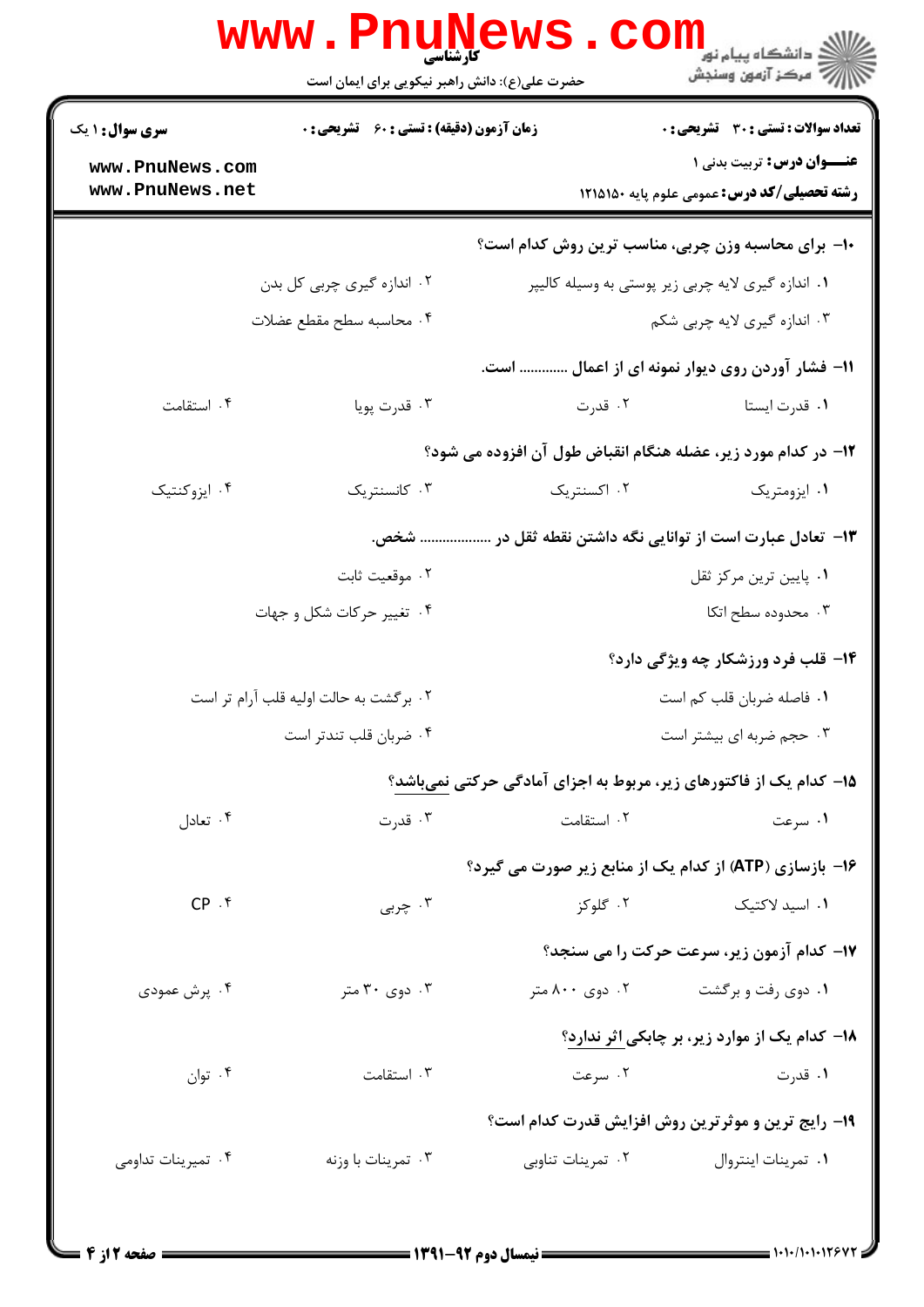|                                                                                                  | <b>WWW.PNUNEWS</b><br><b>کارشناسی</b><br>حضرت علی(ع): دانش راهبر نیکویی برای ایمان است |                                                                              | الان دانشگاه پيام نور دا<br>الان مرکز آزمون وسنجش  |  |  |
|--------------------------------------------------------------------------------------------------|----------------------------------------------------------------------------------------|------------------------------------------------------------------------------|----------------------------------------------------|--|--|
| <b>سری سوال : ۱ یک</b>                                                                           | <b>زمان آزمون (دقیقه) : تستی : 60 ٪ تشریحی : 0</b>                                     |                                                                              | <b>تعداد سوالات : تستی : 30 - تشریحی : 0</b>       |  |  |
| www.PnuNews.com                                                                                  |                                                                                        |                                                                              | <b>عنـــوان درس:</b> تربیت بدنی ۱                  |  |  |
| www.PnuNews.net                                                                                  |                                                                                        |                                                                              | <b>رشته تحصیلی/کد درس:</b> عمومی علوم پایه ۱۲۱۵۱۵۰ |  |  |
| +۲- افزایش دو درجه سانتی گراد حرارت بدن چند درصد سرعت انقباض عضلانی را افزایش می دهد؟            |                                                                                        |                                                                              |                                                    |  |  |
| ۴۰ . ۴۰ درصد                                                                                     | ۰.۳ درصد                                                                               | ۲۰ . ۲۰ درصد                                                                 | ۰.۱۰ درصد                                          |  |  |
|                                                                                                  |                                                                                        | <b>۲۱</b> - آزمون پرش عمودی کدام یک از فاکتورهای زیر را اندازه گیری می کند؟  |                                                    |  |  |
|                                                                                                  | ۰۲ سرعت حرکت و عکس العمل                                                               |                                                                              | ۰۱ قدرت                                            |  |  |
|                                                                                                  | ۰۴ توان                                                                                |                                                                              | ۰۳ چابکی                                           |  |  |
| ۲۲- آزمون رفت و برگشت زیگزاگ برای اندازهگیری کدام یک از مولفه های زیر مورد استفاده قرار می گیرد؟ |                                                                                        |                                                                              |                                                    |  |  |
| ۰۴ استقامت عضلانی                                                                                | ۰۳ چابکی                                                                               | ۰۲ سرعت                                                                      | ٠١. زمان عكس العمل                                 |  |  |
|                                                                                                  |                                                                                        | <b>33</b> - فاصله بین ارائه محرک و پاسخ حرکتی به آن را چه می نامند؟          |                                                    |  |  |
| ۰۴ سرعت عضو                                                                                      | ۰۳ سرعت عكس العمل                                                                      | ۰۲ سرعت حرکت                                                                 | ۰۱ سرعت کل بدن                                     |  |  |
|                                                                                                  |                                                                                        | ۲۴- بی خوابی از جمله علایمی است که به واسطه کمبود کدام مورد زیر بروز می کند؟ |                                                    |  |  |
| $B12$ ويتامين.                                                                                   | ۰۳ گلیکوژن کبدی                                                                        | ۰۲ پروتئين                                                                   | ۰۱ ویتامین C                                       |  |  |
|                                                                                                  |                                                                                        |                                                                              | ۲۵- مواد غذایی انرژی زا کدامند؟                    |  |  |
| ۰۲ چربی- پروتئین- کربوهیدرات                                                                     |                                                                                        | ۰۱ چربی- پروتئین- ویتامین                                                    |                                                    |  |  |
|                                                                                                  | ۰۴ ویتامین- مواد معدنی- چربی                                                           |                                                                              | ۰۳ کربوهیدرات- ویتامین- پروتئین                    |  |  |
|                                                                                                  |                                                                                        |                                                                              | ۲۶- کمترین ضربان قلب در کدام حالت است؟             |  |  |
| ۰۴ فعالیت                                                                                        | ۰۳ استراحت و درازکش                                                                    | ٠٢ ايستاده                                                                   | ۰۱ نشسته                                           |  |  |
|                                                                                                  |                                                                                        | ۲۷- کدام یک از موارد زیر، مربوط به اهداف گرم کردن است؟                       |                                                    |  |  |
| ۰۲ کاهش سرعت انتقال مواد غذایی                                                                   |                                                                                        | ۰۱ كاهش متابوليسم مواد غذايي                                                 |                                                    |  |  |
|                                                                                                  | ۰۴ افزایش زمان بازتاب                                                                  |                                                                              | ۰۳ افزایش حجم ضربه ای                              |  |  |
| ۲۸– استفاده از کدام یک از کشش های زیر، جهت افزایش انعطاف پذیری توسط متخصصین توصیه نمیشود؟        |                                                                                        |                                                                              |                                                    |  |  |
| ۰۴ کشش ایستا                                                                                     | ۰۳ كشش غير فعال                                                                        | ۰۲ کشش فعال                                                                  | ۰۱ کشش بالستیک                                     |  |  |
|                                                                                                  | ۲۹- تمرین دویدن و ایستادن روی پنجه پا، روشی برای افزایش کدام فاکتور زیر است؟           |                                                                              |                                                    |  |  |
| ۰۴ تعادل                                                                                         | ب چابکی $\cdot$ ۳                                                                      | ۰۲ هماهنگ <i>ی</i>                                                           | ٠١. عكس العمل                                      |  |  |
|                                                                                                  |                                                                                        |                                                                              |                                                    |  |  |
|                                                                                                  |                                                                                        |                                                                              |                                                    |  |  |